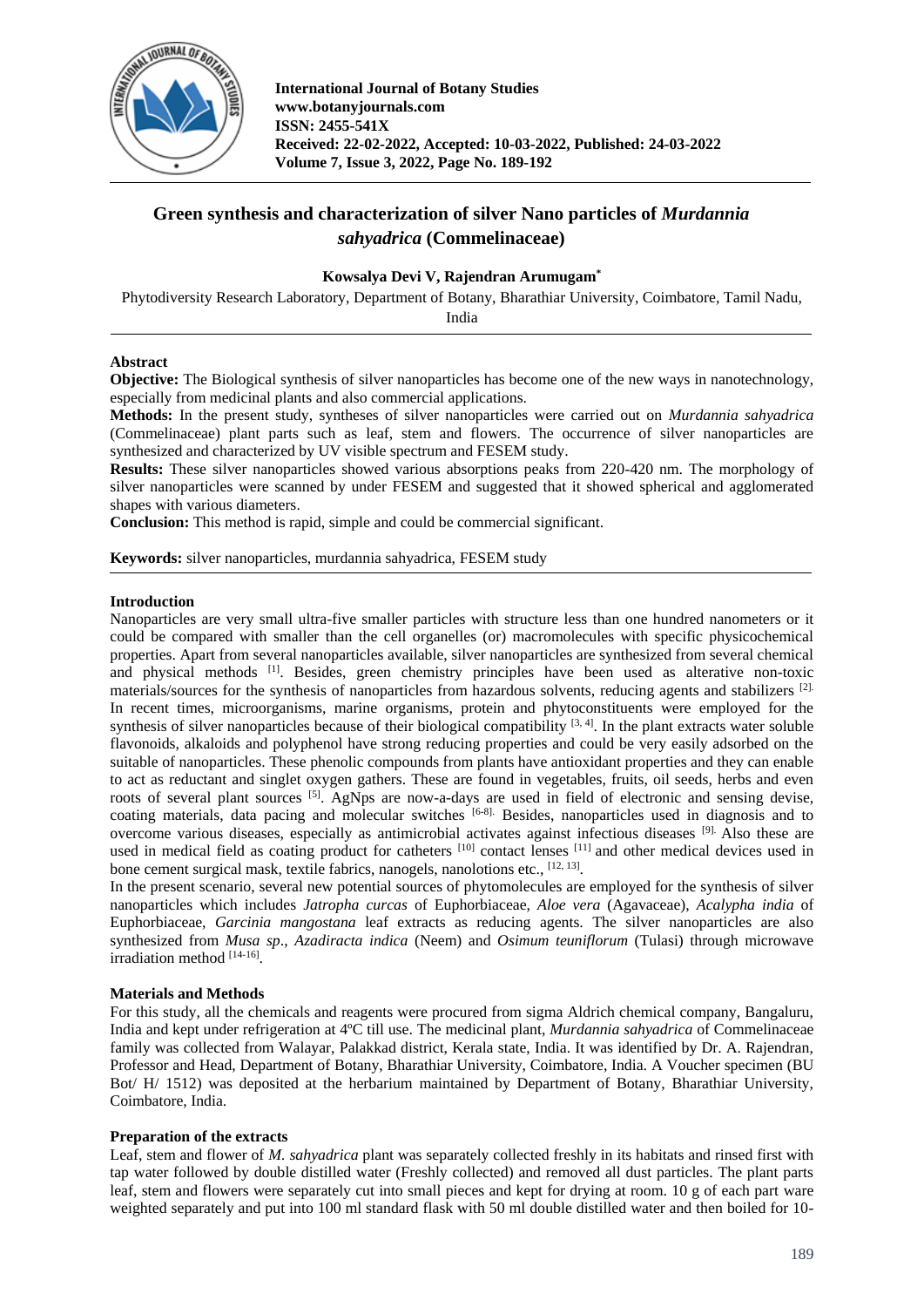15 mints gently. Now, all the three leaf, stem and flower extracts of *M. sahyadrica* was filtered in whatman number 1 filter paper and removed all the debris and got a clear filtrate. These filtrates were separately collected in a small 50 ml standard flask. All these filtrates were separately kept at 4º C till further use.

## **Synthesis of silver nanoparticles**

Aqueous extracts of leaf, stem and flower of *M. sahyadrica* was prepared in a flask in a required quantity each and kept separately. In another standard 50 ml flask, 1 mg of silver nitrate was dissolved in double distilled water as above. After this, 10 ml of each part of extract was mixed with 90 ml of 0.2 mm silver nitrate aqueous solution and all the solution in a dark room for 24 hours to synthesize AgNps. Here, a prominent colour transformation was found to appear from green to brown that assumed the occurrence of silver nanoparticles in the all three extracts of *M. sahyadrica* plant. From this experiment, silver nanoparticles were characterized in all three samples of *M. sahyadrica* by UV- visible spectrums. Here, 1 ml of extract containing silver nanoparticles were taken in a curette for UV- visible spectroscopy and scanned at the regions of UV 200 nm to 700 nm with double distilled water as standard. <sup>[17]</sup>. Further, there three samples were employed for the determination of shape and size of the nanoparticles by SEM at 200 KV voltage and all there nanoparticles were kept on copper grids and coated with carbon (or) gold palladium.

## **Results**

The synthesis of silver nanoparticles were carried out in various parts of *M. sahyadrica* leaf, stem and flower extracts. After the incubation period of eight hours, the plant extracts were mixed with silver nitrate as aqueous solution. Later it was confirmed that silver nanoparticles were formed by the reduction of silver ions because of leaf, stem and flower of *M. sahyadrica* plant extract. After incubation period all there samples were characterized under UV- visible spectroscopy ranges from 200-600 nm. The nanoparticles of leaf sample (A) has found to show at 320 nm absorption and decreased with increased nanometer. In this spectra, the silver nanoparticles has exhibited an absorption up to 1.2 (220 nm) and maximum at 320 nm level. The stem sample the nanoparticles has absorbed at 1.5 (420 nm) and the flower nanoparticle sample has shown at 1.2 (420 nm) respectively. All these bands were directly related to the presence of more reactant (or) electron-rich phytomolecules in the reduction mixture which a few additional peaks also have exhibited at 220,280 and 320 in the these nanoparticle samples of *M. sahyadrica* plant. These peaks are exhibited due to the phytomolecules found on the surface of silver nanoparticles as stabilizing spectra of plant extract colours (Plate I). These leaf, stem and flower extracts after the reduction process were centrifuged at 12,000 rpm for 15 minutes and dried pellets were employed for scanning under FESEM (Field Emission Scanning Electron Microscope at 10 KV). The silver nanoparticles are formed by the reduction of silver ions due to biomolecules of *M. sahyadrica* leaf, stem and flower extracts. These nanoparticles were detected UV- visible spectroscopy at various nanometers from 200 to 600 nm. These particles were increasingly sharp absorbance maximum peak at 320 nm leaf and it was found to be decreased with nanometers increased. The same trend was found in stem at 420 nm and flower at 420 nm respectively.

# **FESEM study**

FESEM analyzed the silver nanoparticles were coated on gold palladium grids. The Field Emission Scanning Electron Microscope Photographs were revealed the occurrence of spherical shaped and agglomerated morphology of silver nanoparticles in the leaf extract synthesized particles. In AgNps synthesized from stem extract has shown mostly smaller spherical nanoparticles and nanoparticles synthesized from flower extracts were exhibited irregular shaped, combination of sphere, cube-like and rod-shaped shutter (Plate-1). The magnifications of AgNps were represented in the respective micrographs itself.

#### **Discussion**

The Eco-friendly synthesis of silver nanoparticles were confirmed in different parts of *M. sahyadrica* leaf, stem and flower extracts. The reduction of  $Ag<sup>+</sup>$  was also revealed from the UV-visible spectroscopic analysis. It was learnt that all biological molecules absorb ultraviolet (or) visible radiation of light based on the frequency of light passed through the samples as per Beer's law. In this study, appearance of silver nanoparticles are defected easily by spectroscopy due to the colored nanoparticles in all there parts of *M. sahyadrica* plant extract. The silver ions were reduced to silver and it was confirmed by transformation in the colour of the reaction mixture from brown to dark brown and no transformation of colour was found to be occurrence in the absence of plant extracts of *M. sahyadrica* leaf, stem and flower parts (or) it could be noted in control sample. The appearance of silver nanoparticles in the plant extracts were confirmed by UV-viable spectroscopyical study and measured after 24-48 hours. The present study also in accordance with the synthesis of nanoparticles from organism unglues extracts as a bio reducing agent by Shaik *et al.*, <sup>[18]</sup>. They also reported the occurrence of crystalline cubic nature of AgNps and stabilized the surface of the AgNps by acting as a capping agent. The synthesis of nanoparticles from green chemistry (or) green methods were effective for biological uses rather than chemical methods and green synthesis could be exploited for commercial nanoparticles <sup>[19]</sup>. The formation of spherical silver nanoparticles were also synthesized from fruit extract of *Syzygium cumini* [20]. *Erythrina indica* root extract formed the spherical silver nanoparticles with 20 to 118 nm size <sup>[21]</sup>. The temperature and concentration of the plant extracts were played an important role in the formation of silver nanoparticles. It was evidenced that the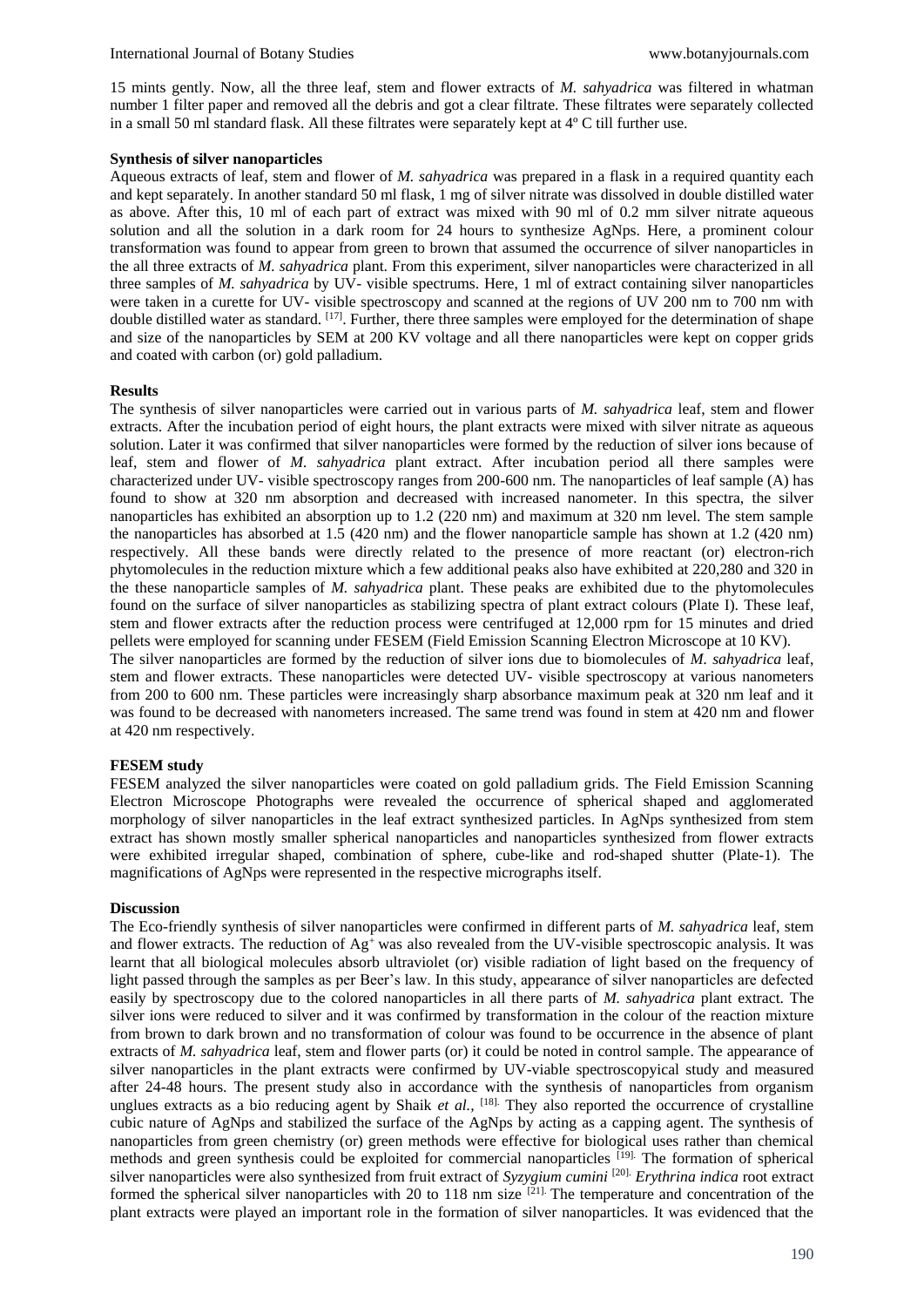formation of silver nanoparticles. It was evidenced that the size of the nanoparticles and the rats of reaction mixture were found to be higher at the room temperature [22, 23]. It was suggested that a broad of UV absorption at higher walls length was shown an increased in nanoparticles size and a narrow line at lower wave length show to be smaller the nanoparticle size. A literature survey has shown that when the concentration of plant extract increased the size and distribution of nanoparticles could be affected <sup>[24].</sup> The size and morphology of nanoparticles were studied by FESEM analysis. In this study the spherical shaped, agglomerated, irregular, combination of sphere, cube-like and rod-shaped nanoparticles were formed in the plant extracts of *M. sahyadrica*. The appearance of their various size and shapes were previously reported during the synthesis of nanoparticles<sup>[18, 25]</sup>.

The AgNps were more inhibited the fungal strains with report to zone of inhibitions. Shaik *et al.,* [18] have reported that the AgNps prepared from *Origanum vulare* has exhibited antimicrobial activity depending on the concentration of the plant extract which was used for the synthesis of AgNps. In another study, the AgNps prepared from *Policaria glutinasa* was found to exhibited antibacterial activity and acted as a green bioreductant <sup>[22]</sup> and root extract of *Erythrina indica* <sup>[21]</sup>. It is evident that the occurrence of phytochemicals (or) phytomolecules was responsible for the antimicrobial activity. These molecules could have acted as reducing and as well as stabilizing agents. It could be also due to the solubility of the extracts that enhanced the entry of nanoparticles into the bacterial cell wall and caused the cell mitosis cell cycle and cell necrosis (or) death [18]. In this study, silver nanoparticles prepared from carious parts *M. sahyadrica* extracts is underway to find out its antimicrobial activity.



**Plate 1:** UV and FESEM image of the AgNPs synthesized using *M. sahyadrica* leaf, stem and flower extract.

#### **Acknowledgement**

The author is thankful to Head, Department of Pharmaceutical Sciences, KSR College of Education and Head, Department of Nano science Bharathiar University for FESEM work Dr.K.Arumugasamy for guiding me in article preparation.

#### **Reference**

- 1. Sun, Y. Controlled synthesis of colloidal silver nanoparticles in organic solutions: Empirical rules for nucleation engineering. Chem Soc Rev,2013:42:2497-2511.
- 2. Anastas P; Eghbali N. Green chemistry: Principles and practice. Chem Soc Rev,2010:39:301-312.
- 3. Adil SF, Assal ME, Khan M, Al-Warthan A, Siddiqui MRH, Liz-Marzan LM. Biogenic synthesis of metallic nanoparticles and prospects toward green chemistry. Dalton Trans,2015:44:9709-9717.